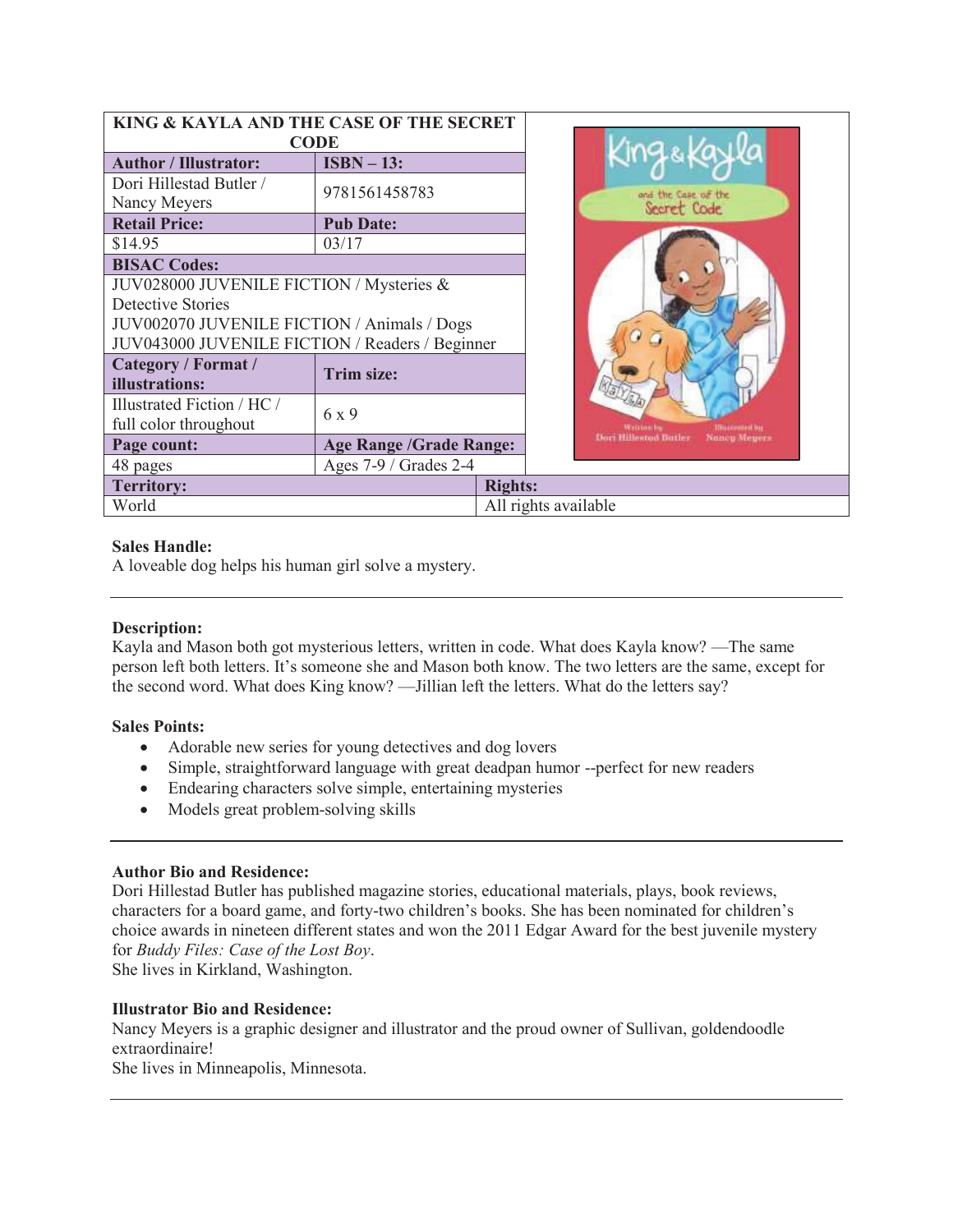## **Sales Comps:**

| <b>Title</b>                                     | <b>ISBN</b>   | <b>Publisher</b>     | Pub date  | <b>Price</b> |
|--------------------------------------------------|---------------|----------------------|-----------|--------------|
| Detective Gordon: The First Case                 | 9781927271490 | Gecko Press          | 3/1/2015  | \$16.99      |
|                                                  |               |                      |           |              |
| Cam Jansen and the Spaghetti Max   9780670012602 |               | Viking Books for     | 10/3/2013 | \$14.99      |
| <i>Mystery</i>                                   |               | <b>Young Readers</b> |           |              |
| Operation Bunny: Book One                        | 9780805098921 | Henry Holt & Co.     | 2/11/2014 | \$12.99      |

### **Author's previous books:**

| <b>Title</b>                      | <b>ISBN</b>   | <b>Publisher</b> | Pub date  | <b>Price</b> |
|-----------------------------------|---------------|------------------|-----------|--------------|
| Buddy Files: The Case of the Lost | 9780807509104 | Albert Whitman   | 3/1/2010  | \$14.99      |
| $Box(Book I)$ HC                  |               |                  |           |              |
| Do You Know The Monkey Man?       | 9781561453405 | Peachtree        | 3/18/2005 | \$15.95      |
| The Buddy Files: The Case of the  | 9780807509128 | Albert Whitman   | 3/1/2010  | \$14.99      |
| Missing Family (Book 3) HC        |               |                  |           |              |

# **Marketing and Publicity:**

- · Feature at trade shows: NCTE 2016, ALA Midwinter, TLA, BEA, ALA, ILA, NCTE 2017
- · Special mailing to booksellers and influencers
- Advance Access e-mailing
- · Explore book trailer
- Postcard
- · Pitch reviews to daily newspapers including *The New York Times, Seattle Times, Seattle Post-Intelligencer, The Wall Street Journal*

## **Cover & Interior:**

http://peachtree-online.com/staff/seasonal/pdfs/KingandKaylaandtheCaseoftheSC.pdf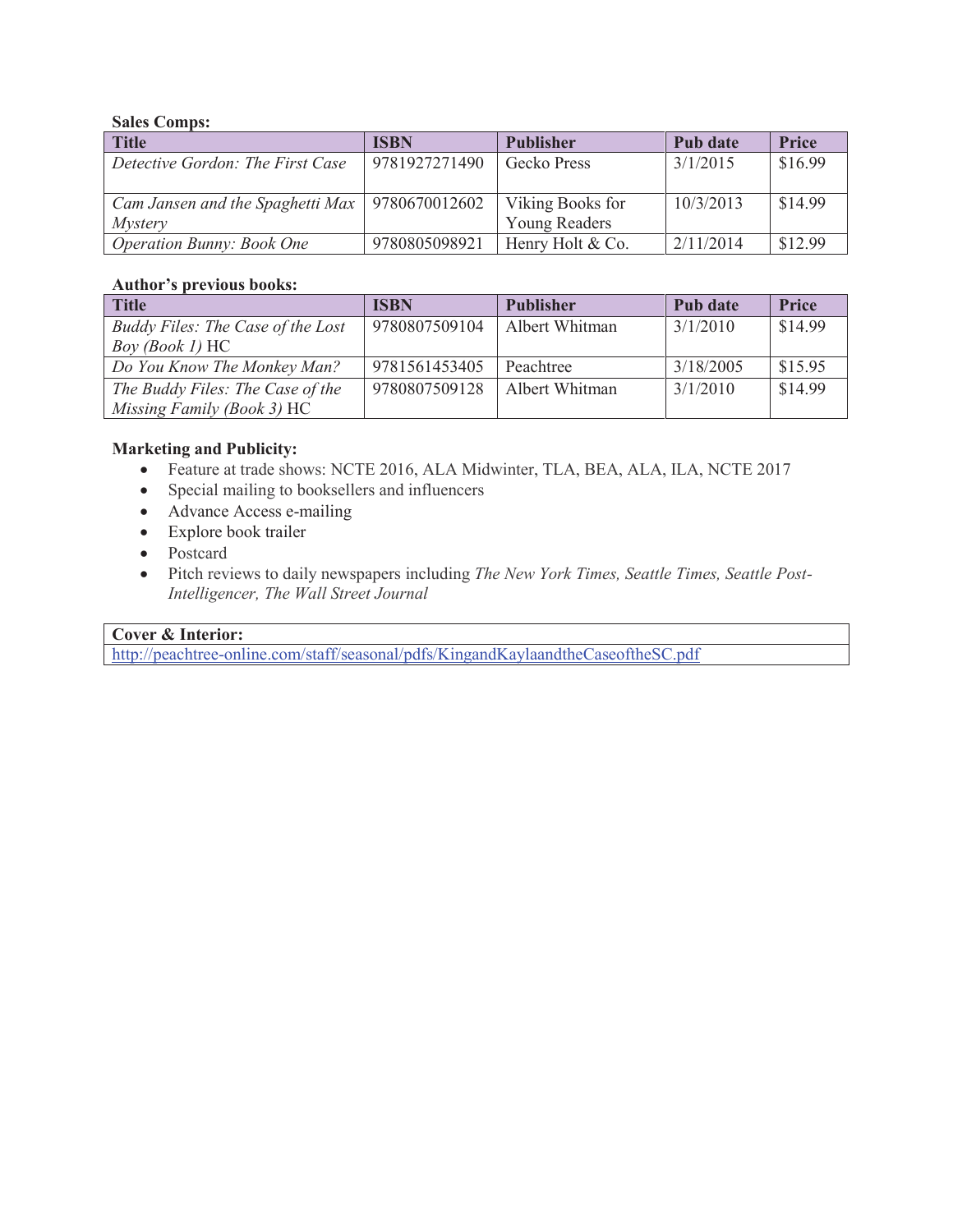